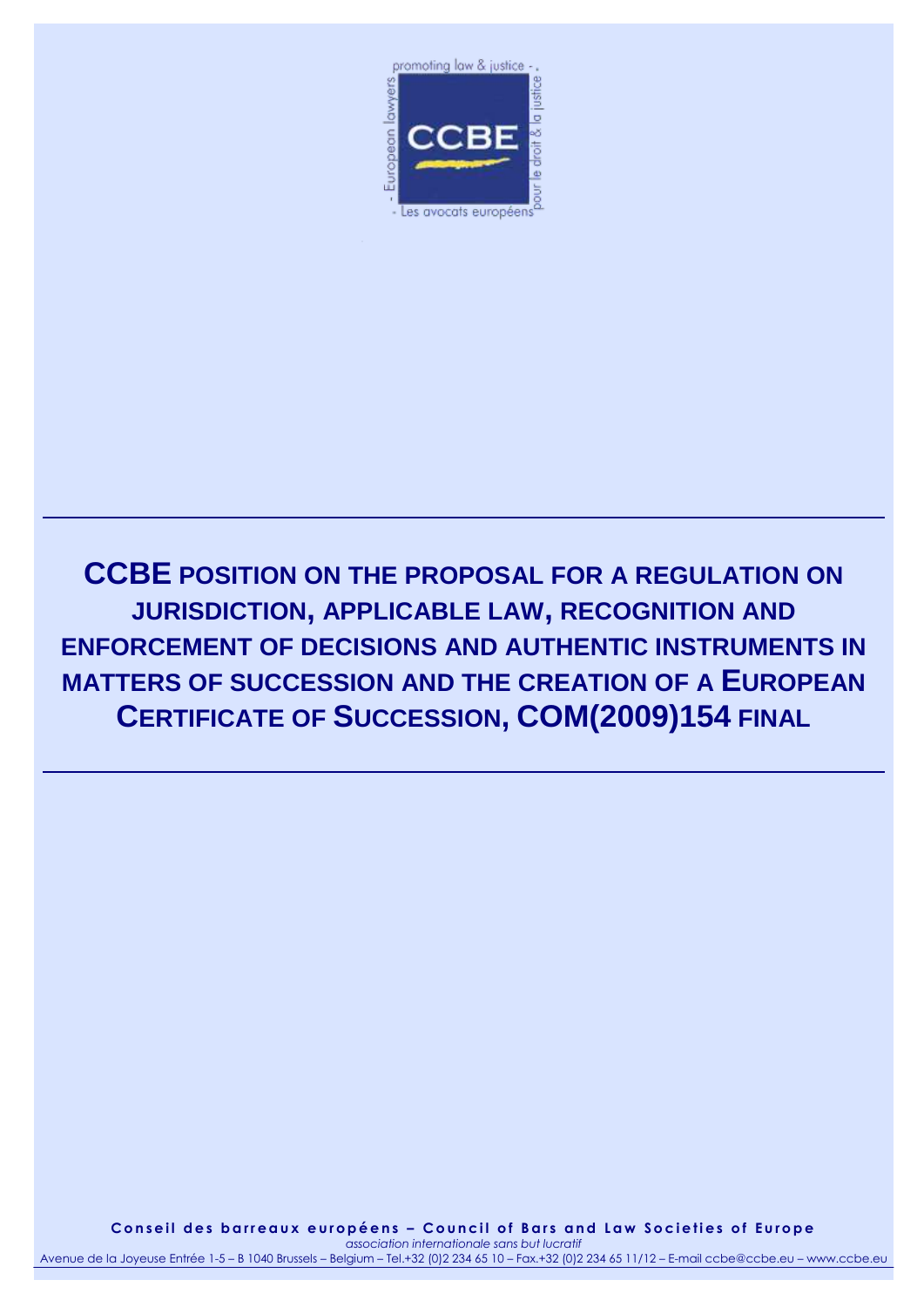# **CCBE position on the proposal for a regulation on jurisdiction, applicable law, recognition and enforcement of decisions and authentic instruments in matters of succession and the creation of a European Certificate of Succession, COM(2009)154 final**

The Council of Bars and Law Societies of Europe (CCBE) represents around 1 million European lawyers through its member bars and law societies from 31 full member countries, and 11 further associate and observer member countries. The CCBE responds regularly on behalf of its members on policy issues which affect European citizens and lawyers.

In 2005, the CCBE has responded to the European Commission's Green paper on succession and will which can be found at: http://www.ccbe.eu/fileadmin/user\_upload/NTCdocument/ccbe\_response [to\\_gre1\\_1183976708.pdf](http://www.ccbe.eu/fileadmin/user_upload/NTCdocument/ccbe_response_%0bto_gre1_1183976708.pdf)

The CCBE welcomes the initiative of the Commission to table the proposal for a "Regulation on jurisdiction, applicable law, recognition and enforcement of decisions and authentic instruments in matters of succession and the creation of a European Certificate of Succession". We especially welcome the proposal of an identical connecting factor concerning jurisdiction and applicable law as well as the proposed single scheme for the estate as a whole, avoiding the system of scission. The CCBE shares the Commission's intention to minimise the present possibilities for forum shopping and to provide legal certainty in cross border succession cases.

However, as a general observation, the CCBE would like to underline that legal certainty as to the formal validity of wills – including joint wills and agreements as to succession – cannot be reached unless the regulation as such deals expressly with formal validity. The draft regulation should be amended in that respect. Furthermore, the amendment should be in line with the rules laid down in the Hague Convention of 5 October 1961 on the conflict of laws relating to the form of testamentary dispositions. As a new element, these rules should be extended to agreements as well as to succession.

In addition to the aforementioned item of formal validity of wills and agreements, the CCBE wishes to propose the following concrete amendments to the draft regulation:

### **Chapter I**

#### **Scope and definitions**

| <b>Text proposed by the Commission</b>                                   | <b>Proposed CCBE amendments</b>                                                                                                                                                                                                                                       |
|--------------------------------------------------------------------------|-----------------------------------------------------------------------------------------------------------------------------------------------------------------------------------------------------------------------------------------------------------------------|
| Article 1<br>Scope                                                       | Article 1<br>Scope                                                                                                                                                                                                                                                    |
| $\left( \ldots \right)$                                                  | $\left( \ldots \right)$                                                                                                                                                                                                                                               |
| 3. The following shall be excluded from the scope<br>of this Regulation: | 3. The following shall be excluded from the scope<br>of this Regulation:                                                                                                                                                                                              |
| $(\ldots)$                                                               | $($ )                                                                                                                                                                                                                                                                 |
| (e) maintenance obligations;                                             | (e) Maintenance obligations; rights of persons<br>to a portion of an estate reserved for<br>maintenance; obligations to restore or<br>account for gifts given on the occasion of<br>marriage or made as an advancement<br>(dowries) and the taking of such gifts into |

#### **C o n s e i l d e s b a r r e a u x e u r o p é e n s – C o u n c i l o f B a r s a n d L a w S o c i e t i e s o f E u r o p e**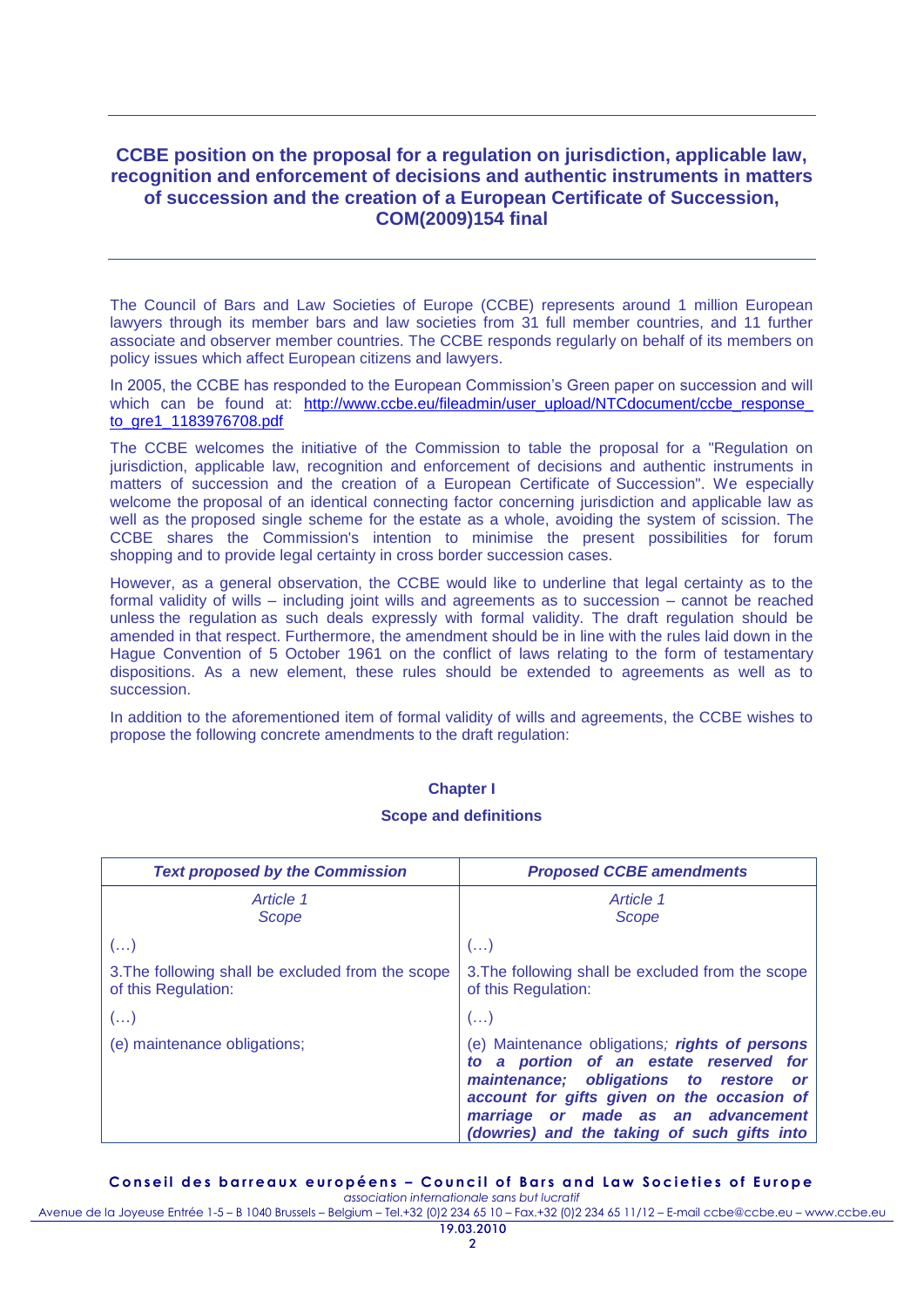| <b>Text proposed by the Commission</b> | <b>Proposed CCBE amendments</b>                                                                                                                                                     |
|----------------------------------------|-------------------------------------------------------------------------------------------------------------------------------------------------------------------------------------|
|                                        | account when determining the shares of heirs<br>and the reserved portions; disinheritance and<br>debarment from succession based on<br>the infringement of maintenance obligations; |
|                                        |                                                                                                                                                                                     |

As regards maintenance obligations paragraph 3 (e), it needs to be considered that the rights, obligations or restrictions are rooted in family law. However, the Commission wishes to treat succession law and family law separately from each other and to exclude family law from the scope of the regulation. If the abovementioned aspects relating to family law were not excluded from the scope of the regulation, the legal basis for the latter would need to be changed. In that case, the regulation would need to be based on Art 81 paragraph 3 of the Treaty reserved for measures with respect to family law and the co-decision procedure could not be applied anymore.

| <b>Text proposed by the Commission</b>                                                                                                                                                                                                                                                                                                                             | <b>Proposed CCBE amendments</b>                                                                                                                                                                                                                                                                                                                                    |
|--------------------------------------------------------------------------------------------------------------------------------------------------------------------------------------------------------------------------------------------------------------------------------------------------------------------------------------------------------------------|--------------------------------------------------------------------------------------------------------------------------------------------------------------------------------------------------------------------------------------------------------------------------------------------------------------------------------------------------------------------|
| Article 2<br><b>Definitions</b>                                                                                                                                                                                                                                                                                                                                    | Article 2<br><b>Definitions</b>                                                                                                                                                                                                                                                                                                                                    |
| For the purposes of this Regulation, the following<br>definitions shall apply:                                                                                                                                                                                                                                                                                     | For the purposes of this Regulation, the following<br>definitions shall apply:                                                                                                                                                                                                                                                                                     |
| $\left( \ldots \right)$                                                                                                                                                                                                                                                                                                                                            | $\left(\ldots\right)$                                                                                                                                                                                                                                                                                                                                              |
| (b) "court": any judicial authority or any<br>competent authority in the Member States which<br>carries out a judicial function in matters of<br>succession. Other authorities which carry out by<br>delegation of public power the functions falling<br>within the jurisdiction of the courts as provided for<br>in this Regulation shall be deemed to be courts. | (b) "court": any judicial authority or any<br>competent authority in the Member States which<br>carries out a judicial function in matters of<br>succession. Other authorities which carry out by<br>delegation of public power the functions falling<br>within the jurisdiction of the courts as provided for<br>in this Regulation shall be deemed to be courts. |
|                                                                                                                                                                                                                                                                                                                                                                    | (c)(new) "Non-judicial authorities": other<br>authorities in the Member States carrying out<br>by delegation of public power functions in<br>matters of succession or being empowered<br>for the purpose of establishing authentic acts<br>or instruments with comparable status and<br>effect formally drawn up or registered in a<br><b>Member State.</b>        |
| $\left(\ldots\right)$                                                                                                                                                                                                                                                                                                                                              | $\left(\ldots\right)$                                                                                                                                                                                                                                                                                                                                              |
| (i) "European Certificate of Succession": the<br>certificate issued by the competent<br>court<br>pursuant to Chapter VI of this Regulation.                                                                                                                                                                                                                        | (i) "European Certificate of Succession": the<br>certificate issued by the competent court or non-<br>judicial authority pursuant to Chapter VI of this<br>Regulation.                                                                                                                                                                                             |
|                                                                                                                                                                                                                                                                                                                                                                    | $\left( \ldots \right)$                                                                                                                                                                                                                                                                                                                                            |
|                                                                                                                                                                                                                                                                                                                                                                    | (j)(new) "Habitual residence": the deceased's<br>primary jurisdiction of residence at the time<br>of death is to be established on the basis of<br>all circumstances specific to each individual<br>case including physical presence in one or<br>more Member States, duration, regularity,                                                                        |

**Conseil des barreaux européens - Council of Bars and Law Societies of Europe**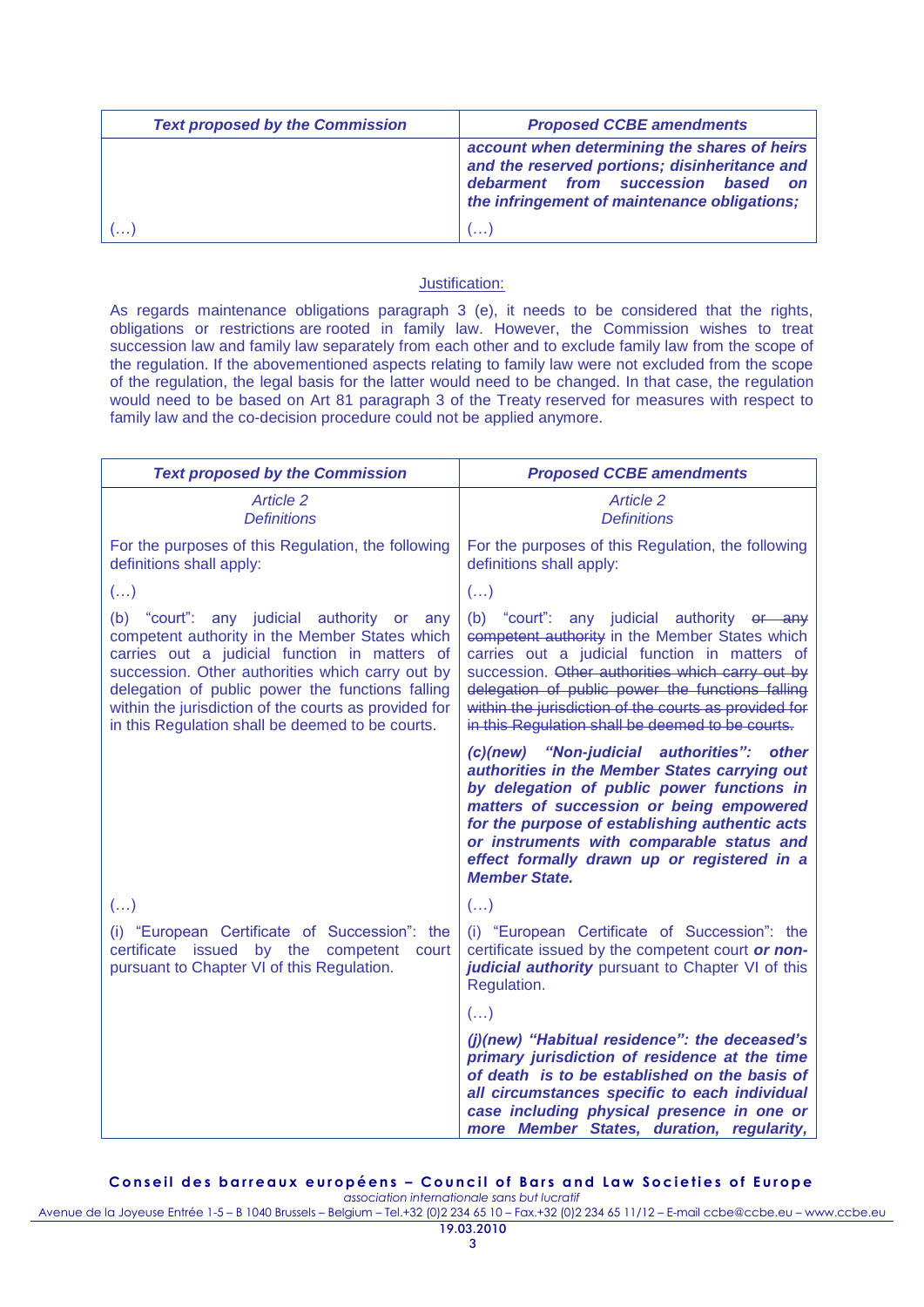| <b>Text proposed by the Commission</b> | <b>Proposed CCBE amendments</b>                                                                                                                           |
|----------------------------------------|-----------------------------------------------------------------------------------------------------------------------------------------------------------|
|                                        | conditions and reasons for the deceased's<br>move to that state, linguistic knowledge,<br>economic connections, family and social<br>relationships. $1,2$ |

Article 2 (b), (c) (new) and (i):

 $\overline{a}$ 

The present text of article 2 includes non-judicial authorities in the definition of "Courts". The inclusion of non-judicial authorities appears inappropriate given the different nature and functions of the authorities concerned. In addition, separating the definition of judicial and non-judicial authorities allows for a clearer meaning of article 3 of the draft (which may then remain unchanged).

Article 2 j (new) "Habitual residence":

An identical connecting factor for jurisdiction and applicable law has the advantage that the competent court will have to apply its own jurisdiction"s substantive law, with which the court is familiar. It is of utmost importance for legal certainty to introduce only one single connecting factor for the entire European Union, which should be identical for the choice of jurisdiction and applicable law, and which should also cover property regardless of its location.

In contrast to this, the choice of the connecting factor is of less importance; it could be habitual residence, domicile or nationality.

Nevertheless, habitual residence as connecting factor has raised doubts as to the clarity and predictability of its concept. It is therefore felt that the concept needs to be defined in the regulation itself - in line with already existing case law of the European Court of Justice. The definition should allow for future case law to develop the understanding of habitual residence in coherence with the same connecting factor referred to in various other European Union instruments.

## **Chapter II**

#### **Jurisdiction**

| <b>Text proposed by the Commission</b>             | <b>Proposed CCBE amendments</b>                    |
|----------------------------------------------------|----------------------------------------------------|
| Article 4                                          | Article 4                                          |
| <b>General jurisdiction</b>                        | <b>General jurisdiction</b>                        |
| Notwithstanding the provisions of this Regulation  | Notwithstanding the provisions of this Regulation  |
| the courts of the Member State on whose            | the courts of the Member State on whose            |
| territory the deceased had habitual residence at   | territory the deceased had habitual residence at   |
| the time of their death shall be competent to rule | the time of their death shall be competent to rule |
| in matters of successions.                         | in matters of successions                          |

The Austrian delegation supports any attempt to find a clearer definition of habitual residence if habitual residence were ultimately to be the connecting factor. However, the Austrian delegation disagrees with the choice of habitual residence as connecting factor as it is a very imprecise notion that will not only lead to lengthy and complicated procedures necessary for establishing the habitual residence of the deceased but also be interpreted in various ways by the different courts in the Member States. These consequences would lead to a fragmentation of the succession itself as well as of the case law in respect to habitual residence - the contrary of what the regulation intends. Accordingly, the Austrian delegation is of the opinion that only an objective fact as connecting factor such as nationality will bring the necessary procedural facilitation and legal security.

## **C o n s e i l d e s b a r r e a u x e u r o p é e n s – C o u n c i l o f B a r s a n d L a w S o c i e t i e s o f E u r o p e**

<sup>2</sup> The UK delegation proposes the following wording: " habitual residence ": the place where the deceased had fixed, with the intention of conferring a stable character, the habitual centre of his interests; to ascertain this intention, are taken into account the effective or envisaged duration of the deceased"s residence in that State, as well as the temporary or long-term nature of his housing; the mere intention of returning later to his country of origin is not sufficient to characterise the deceased's intention to fix the habitual centre of his interests in that Member State.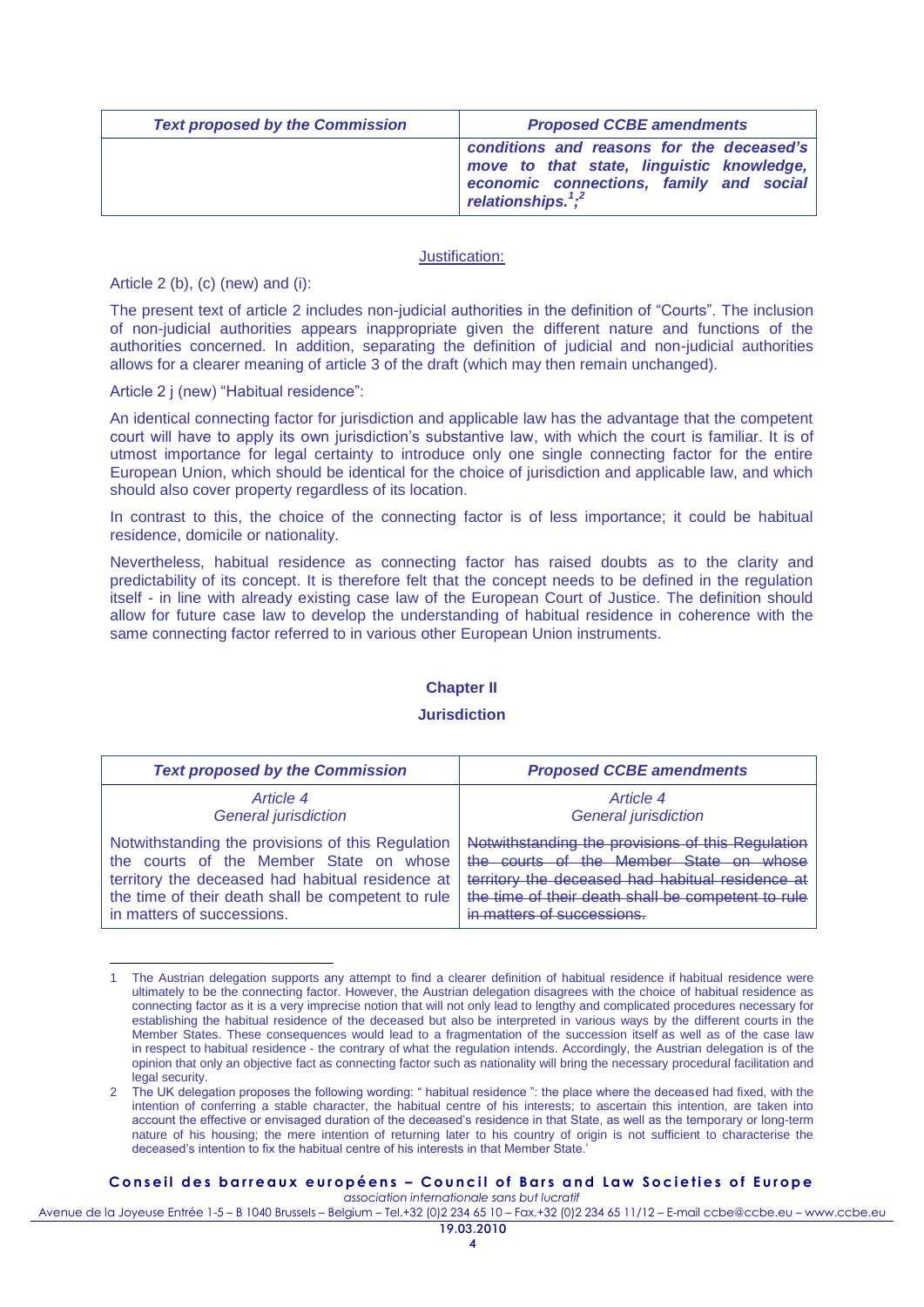| <b>Text proposed by the Commission</b> | <b>Proposed CCBE amendments</b>                                                                                                                                                                                                                                                                                                                                                                   |
|----------------------------------------|---------------------------------------------------------------------------------------------------------------------------------------------------------------------------------------------------------------------------------------------------------------------------------------------------------------------------------------------------------------------------------------------------|
|                                        | 1. (new) Where the deceased has not chosen<br>the law of another Member State to govern<br>their succession, the courts of the Member<br>State on whose territory the deceased had<br>habitual residence at the time of their death,<br>for a minimum period of two years shall be<br>competent to rule in matters of succession. <sup>3</sup>                                                    |
|                                        | 2. (new) Where the deceased before his/her<br>death has moved back to the country of<br>nationality, habitual residence<br>his/her<br>established there does not require a minimum<br>period.                                                                                                                                                                                                     |
|                                        | 3. (new) Where the deceased's habitual<br>residence cannot be established<br>and<br>jurisdiction cannot be determined on this<br>basis, the courts of the Member State, whose<br>national the deceased was at the time of his<br>death shall have jurisdiction where the<br>deceased was a national of two or more<br>States the nationality with the closest recent<br>connection shall prevail. |

The draft Regulation as it stands has the effect that the courts of the State of habitual residence at death have the primary jurisdiction, even where the law of another State has been chosen by the deceased. These amendments give the courts of the chosen jurisdiction primary jurisdiction where there has been such a choice.

Although the definition of "habitual residence" in this Regulation should be consistent with the use of the connecting factor in other instruments and ECJ case law, in addition to such a common definition, the Regulation should provide for a minimum period of residence.

The mere provision that residence needs to be "habitual" in order to constitute or change the connecting factor for the choice of jurisdiction as well as of applicable succession law is not sufficient to mitigate the risk of forum shopping - i.e. evasion of mandatory regulations like forced heir ship or claw back - through a change of residence. Where it is impossible to establish the deceased"s habitual residence, a tie-break clause is recommended. A person may have two or even more residences of equal significance. The Brussels II b regulation already provides for a comparable tie-break clause in Article 13 (1): the appropriate substitute connecting factor there is the mere "presence" in a Member State. For the purpose of succession law conflict rules, "nationality" is more appropriate as a substitute connecting factor since it provides more legal certainty.

| <b>Text proposed by the Commission</b>             | <b>Proposed CCBE amendments</b>                    |
|----------------------------------------------------|----------------------------------------------------|
| Article 5                                          | Article 5                                          |
| Referral to a court better placed to hear the case | Referral to a court better placed to hear the case |
| 1. Where the law of a Member State was chosen      | Where the law of a Member State was chosen         |
| by the deceased to govern their succession in      | by the deceased to govern their succession in      |
| accordance with Article 17, the court seised in    | accordance with Article 17, the court seised in    |
| accordance with Article 4 may, at the request of   | accordance with Article 4 may, at the request of   |
| one of the parties and if it considers that the    | one of the parties and if it considers that the    |
| courts of the Member State whose law has been      | courts of the Member State whose law has been      |

3 Please see the position of the Austrian delegation in footnote 1

#### **C o n s e i l d e s b a r r e a u x e u r o p é e n s – C o u n c i l o f B a r s a n d L a w S o c i e t i e s o f E u r o p e** *association internationale sans but lucratif*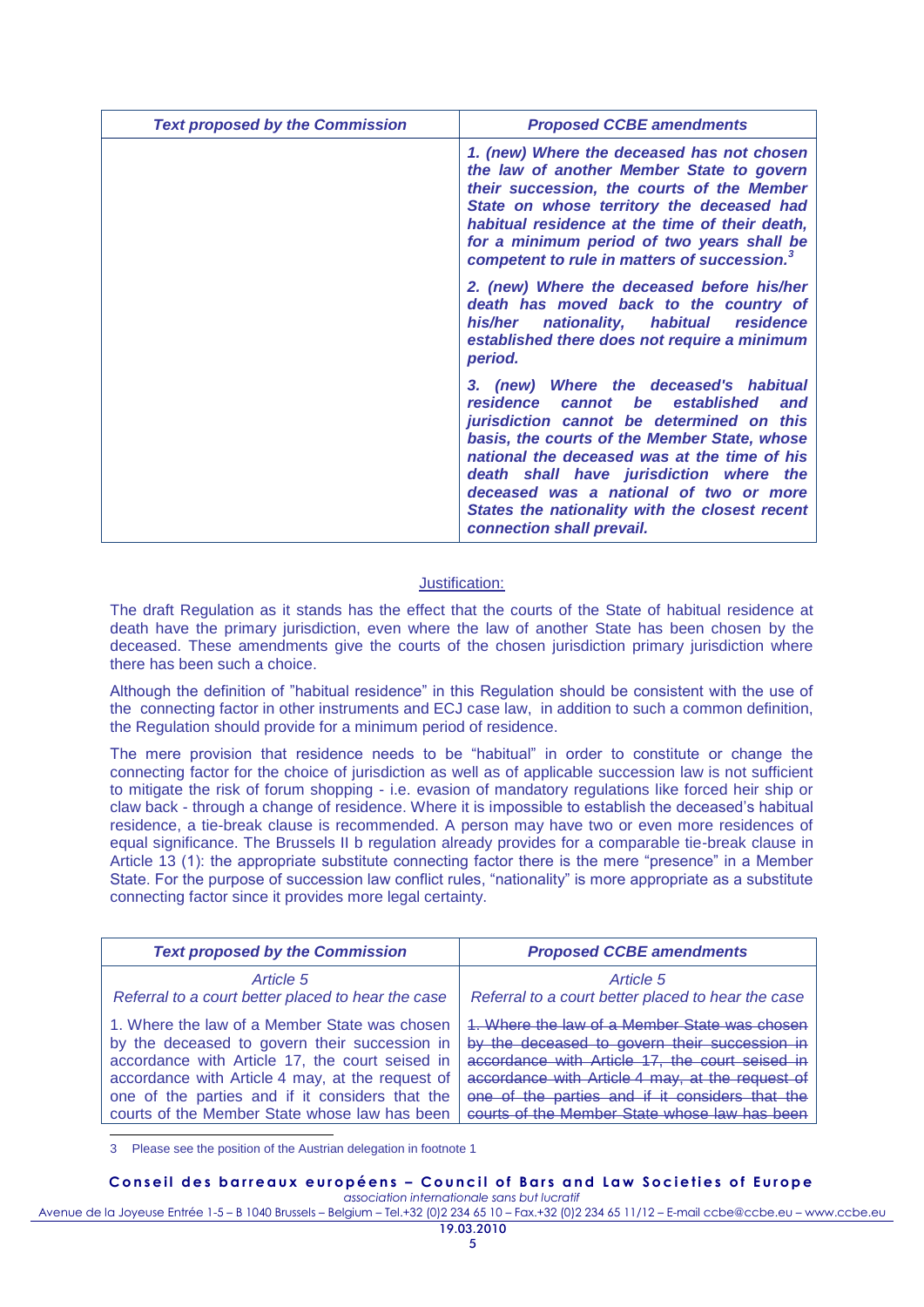| <b>Text proposed by the Commission</b>                                                                                                                                                                                                                                                                                                                                             | <b>Proposed CCBE amendments</b>                                                                                                                                                                                                                                                                                                                                                                                                                                                                                                                                                              |
|------------------------------------------------------------------------------------------------------------------------------------------------------------------------------------------------------------------------------------------------------------------------------------------------------------------------------------------------------------------------------------|----------------------------------------------------------------------------------------------------------------------------------------------------------------------------------------------------------------------------------------------------------------------------------------------------------------------------------------------------------------------------------------------------------------------------------------------------------------------------------------------------------------------------------------------------------------------------------------------|
| chosen are better placed to rule on<br>the<br>succession, stay proceedings and invite the<br>parties to seise the courts in that Member State<br>with the application.                                                                                                                                                                                                             | chosen are better placed to rule on the<br>succession, stay proceedings and invite the<br>parties to seise the courts in that Member State<br>with the application.                                                                                                                                                                                                                                                                                                                                                                                                                          |
| 2. The competent court in accordance with Article<br>4 shall set a deadline by which the courts of the<br>Member State whose law has been chosen must<br>be seised in accordance with paragraph 1. If the<br>courts are not seised by that deadline, the court<br>seised shall continue to exercise its jurisdiction.                                                              | 2. The competent court in accordance with Article<br>4 shall set a deadline by which the courts of the<br>Member State whose law has been chosen must<br>be seised in accordance with paragraph 1. If the<br>courts are not seised by that deadline, the court<br>seised shall continue to exercise its jurisdiction.                                                                                                                                                                                                                                                                        |
| 3. The courts of the Member State whose law<br>has been chosen shall declare themselves<br>competent within a maximum period of eight<br>weeks from the date on which they were seised<br>in accordance with paragraph 2. In this case, the<br>court seised first shall decline jurisdiction.<br>Otherwise, the court seised first shall continue to<br>exercise its jurisdiction. | 3. The courts of the Member State whose law<br>has been chosen shall declare themselves<br>competent within a maximum period of eight<br>weeks from the date on which they were seised<br>in accordance with paragraph 2. In this case, the<br>court seised first shall decline jurisdiction.<br>Otherwise, the court seised first shall continue to<br>exercise its jurisdiction.                                                                                                                                                                                                           |
|                                                                                                                                                                                                                                                                                                                                                                                    | 1. Where the deceased has chosen to govern<br>their succession the law of a Member State<br>other than that in which they had habitual<br>residence at the time of their death, the<br>courts of the Member State whose law the<br>deceased had chosen shall be competent to<br>rule in matters of successions                                                                                                                                                                                                                                                                               |
|                                                                                                                                                                                                                                                                                                                                                                                    | 2. If the competent court in the exercise of its<br>jurisdiction has to apply the law of another<br>Member State that law shall not be regarded<br>as fact but as law. It shall be the court's<br>responsibility to ascertain the applicable<br>foreign regulations and case law and bear<br>eventual costs of evidence including foreign<br>law experts. Parties shall have the same<br>rights of appeal including appeal on issues of<br>law that the competent court's rules of<br>procedure provide for in cases where law of<br>another Member State is not to be applied. <sup>4</sup> |

The draft Regulation as it stands has the effect that the courts of the State of habitual residence at death have the primary jurisdiction, even where the law of another State has been chosen by the deceased. These amendments give the courts of the chosen jurisdiction primary jurisdiction where there has been such a choice.

However, if the court has to apply foreign law, the following should be taken into consideration: the draft Regulation aims to avoid situations in which jurisdiction and applicable law differ. Where parties have chosen the law of the state whose nationality they possess in order to govern the succession according to Article 17 and Article 18 paragraph 3 of the draft Regulation, the competent court under

 $\overline{a}$ 

**Conseil des barreaux européens - Council of Bars and Law Societies of Europe** *association internationale sans but lucratif*

**<sup>4</sup>** The UK delegation proposes the following wording: Where the deceased has chosen to govern their succession the law of a Member State other than that in which they had habitual residence at the time of their death, the courts of the Member State whose law the deceased had chosen shall be competent to rule in matters of successions (for the justification, please see Article 4).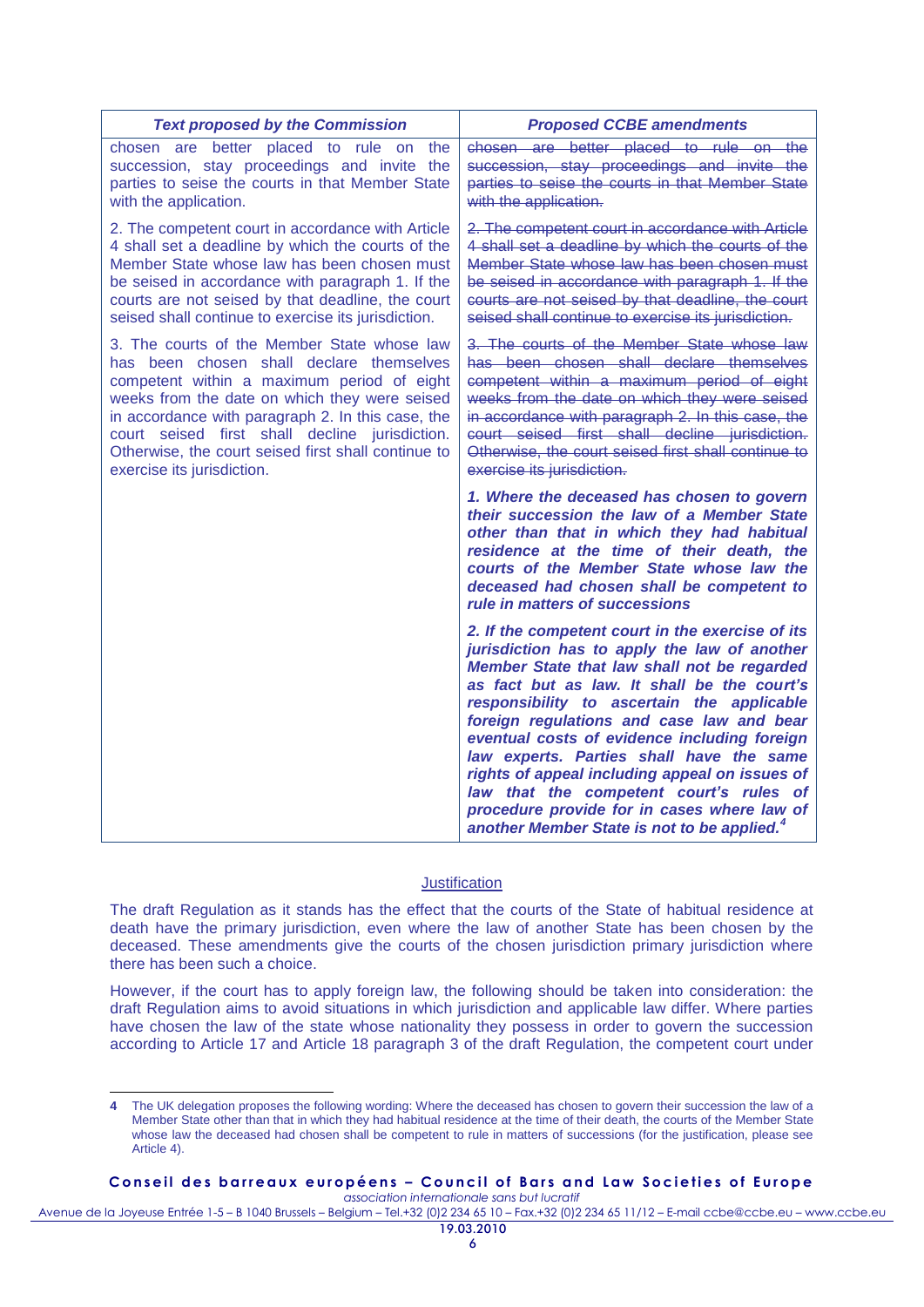Article 4 can order a referral of the case to the courts of the Member State whose law was chosen, Article 5.

If such a referral does not become effective, the court will have to apply foreign law. However, there is the draw-back that the court might have no expertise in the law of the Member State and on its application by courts.

In many jurisdictions, this currently leads to a situation where the parties have the responsibility to ascertain the applicable rules and to give evidence as to the content of the foreign regulations and case law. Moreover, in most jurisdictions the parties have to bear the cost of foreign law experts and other evidence, as well as the risk that the applicable rules of the lex causae are not properly ascertained.

In addition to this, their rights of appeal, especially on issues of law, are restricted in comparison to situations in which *lex fori* and *lex causae* do not differ.

The burden of proof as to foreign law and additional cost risk, as well as restricted rights of appeal, are severe obstacles to effective access to justice. Although these problems are not specific to succession, but occur in the same way in connection with Brussels I and Brussels II b regulations, the Commission, Council and the European Parliament should be aware of the fact that parties in cross border cases face severe discrimination for the simple reason that their situation is connected with different jurisdictions within the European Union. The challenges of Article 81 paragraph 2 TFEU (e) – effective access to justice - and  $(f)$  – the elimination of obstacles to the proper functioning of civil procedures - will not be met by the draft regulation as long as the right of appeal is restricted and risks and costs of procedures are significantly higher in cross border cases. In this regard, it is to be noted that parties involved in succession cases are individuals, not corporations, and thus they are more vulnerable regarding limited access to justice

As language problems can be mitigated by translation, the above mentioned problems could be dealt with and solved through the proposed application of the "*iura novit curia*" principle in connection with Member State law. The proposed amendment will enhance acceptance for mutual recognition and enforcement. The application of the" *iura novit curia*" principle in connection with Member State law might also increase the willingness of the courts to apply Article 5 of the draft.

Now that the Treaty of Lisbon has entered into force and the European Judicial Network is being developed, procedural rules that discriminate against parties on grounds of cross border situations should become obsolete.

Article 46 of the draft Regulation provides for information made available to the public. This provision will be insufficient as long as courts are not obliged to investigate and ascertain for themselves foreign Member State's rules which they are bound to apply due to this Regulation.

| <b>Text proposed by the Commission</b>                | <b>Proposed CCBE amendments</b>                                                              |
|-------------------------------------------------------|----------------------------------------------------------------------------------------------|
| Article 13                                            | Article 13                                                                                   |
| Lis pendens                                           | Lis pendens                                                                                  |
| 1. Where proceedings involving the same cause         | 1. Where proceedings involving the same cause                                                |
| of action and between the same parties are            | of action and between the same parties are                                                   |
| brought in the courts of different Member States,     | brought in the courts of different Member States,                                            |
| any court other than the court first seised shall of  | any court other than the court first seised                                                  |
| its own motion stay its proceedings until such        | relevant court shall of its own motion stay its                                              |
| time as the jurisdiction of the court first seised is | proceedings until such time as the jurisdiction of                                           |
| established.                                          | the court first seised is established.                                                       |
| 2. Where the jurisdiction of the court first seised   | 2. Where the jurisdiction of the court first seised                                          |
| is established, any court other than the court first  | is established, any court other than the court first                                         |
| seised shall decline jurisdiction in favour of that   | seised relevant court shall decline jurisdiction in                                          |
| court.                                                | favour of that court.                                                                        |
|                                                       | 3. (new) The relevant court is the court first<br>seized except where one of the courts is a |

#### **C o n s e i l d e s b a r r e a u x e u r o p é e n s – C o u n c i l o f B a r s a n d L a w S o c i e t i e s o f E u r o p e**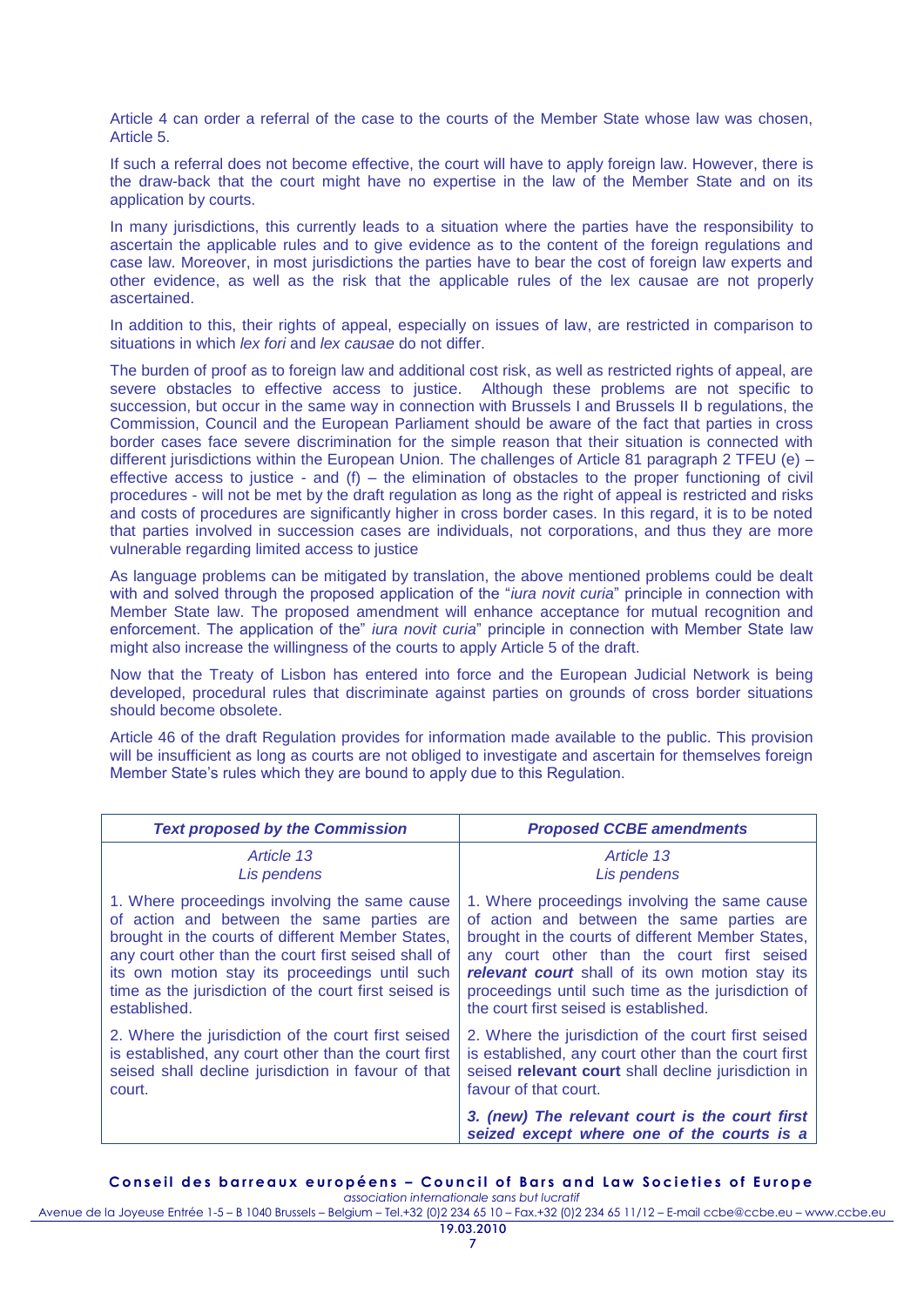| <b>Text proposed by the Commission</b> | <b>Proposed CCBE amendments</b>                                                                                                                       |
|----------------------------------------|-------------------------------------------------------------------------------------------------------------------------------------------------------|
|                                        | court of a Member State whose law has been<br>chosen by the deceased to govern their<br>succession in which case that court is the<br>relevant court. |

The draft Regulation as it stands has the effect that the courts of the State of habitual residence at death have the primary jurisdiction, even where the law of another State has been chosen by the deceased. These amendments give the courts of the chosen jurisdiction primary jurisdiction where there has been such a choice. Please see also Justification to Article 4 and 5.

| <b>Text proposed by the Commission</b>                                                                                                                                                                                                                                                                           | <b>Proposed CCBE amendments</b>                                                                                                                                                                                                                                                                                              |
|------------------------------------------------------------------------------------------------------------------------------------------------------------------------------------------------------------------------------------------------------------------------------------------------------------------|------------------------------------------------------------------------------------------------------------------------------------------------------------------------------------------------------------------------------------------------------------------------------------------------------------------------------|
| Article 14                                                                                                                                                                                                                                                                                                       | Article 14                                                                                                                                                                                                                                                                                                                   |
| <b>Related actions</b>                                                                                                                                                                                                                                                                                           | <b>Related actions</b>                                                                                                                                                                                                                                                                                                       |
| 1. Where related actions are pending before                                                                                                                                                                                                                                                                      | 1. Where related actions are pending before                                                                                                                                                                                                                                                                                  |
| courts of different Member States, any court                                                                                                                                                                                                                                                                     | courts of different Member States, any court                                                                                                                                                                                                                                                                                 |
| other than the court first seised may stay its                                                                                                                                                                                                                                                                   | other than the relevant court first seised may                                                                                                                                                                                                                                                                               |
| proceedings.                                                                                                                                                                                                                                                                                                     | stay its proceedings.                                                                                                                                                                                                                                                                                                        |
| 2. Where these actions are pending at first<br>instance, any court other than the court first<br>seised may also, on the application of one of the<br>parties, decline jurisdiction if the court first seised<br>has jurisdiction over the actions in question and<br>its law permits the consolidation thereof. | 2. Where these actions are pending at first<br>instance, any court other than the relevant court<br>first seised may also, on the application of one of<br>the parties, decline jurisdiction if the court first<br>seised has jurisdiction over the actions in<br>question and its law permits the consolidation<br>thereof. |
| 3. For the purposes of this Article, actions are                                                                                                                                                                                                                                                                 | 3. For the purposes of this Article, actions are                                                                                                                                                                                                                                                                             |
| deemed to be related where they are so closely                                                                                                                                                                                                                                                                   | deemed to be related where they are so closely                                                                                                                                                                                                                                                                               |
| connected that it is expedient to hear and                                                                                                                                                                                                                                                                       | connected that it is expedient to hear and                                                                                                                                                                                                                                                                                   |
| determine them together in order to avoid the risk                                                                                                                                                                                                                                                               | determine them together in order to avoid the risk                                                                                                                                                                                                                                                                           |
| of irreconcilable judgments resulting                                                                                                                                                                                                                                                                            | irreconcilable judgments resulting from                                                                                                                                                                                                                                                                                      |
| from                                                                                                                                                                                                                                                                                                             | of l                                                                                                                                                                                                                                                                                                                         |
| separate proceedings.                                                                                                                                                                                                                                                                                            | separate proceedings.                                                                                                                                                                                                                                                                                                        |
|                                                                                                                                                                                                                                                                                                                  | 4. (new) The relevant court is the court first<br>seised except where one of the courts is a<br>court of a Member State whose law has been<br>chosen by the deceased to govern their<br>succession in which case that court is the<br>relevant court                                                                         |

### Justification:

Please see Article 13.

## **Chapter III**

#### **Applicable law**

| <b>Text proposed by the Commission</b> | <b>Proposed CCBE amendments</b> |
|----------------------------------------|---------------------------------|
| Article 16                             | Article 16                      |

**Conseil des barreaux européens - Council of Bars and Law Societies of Europe** *association internationale sans but lucratif*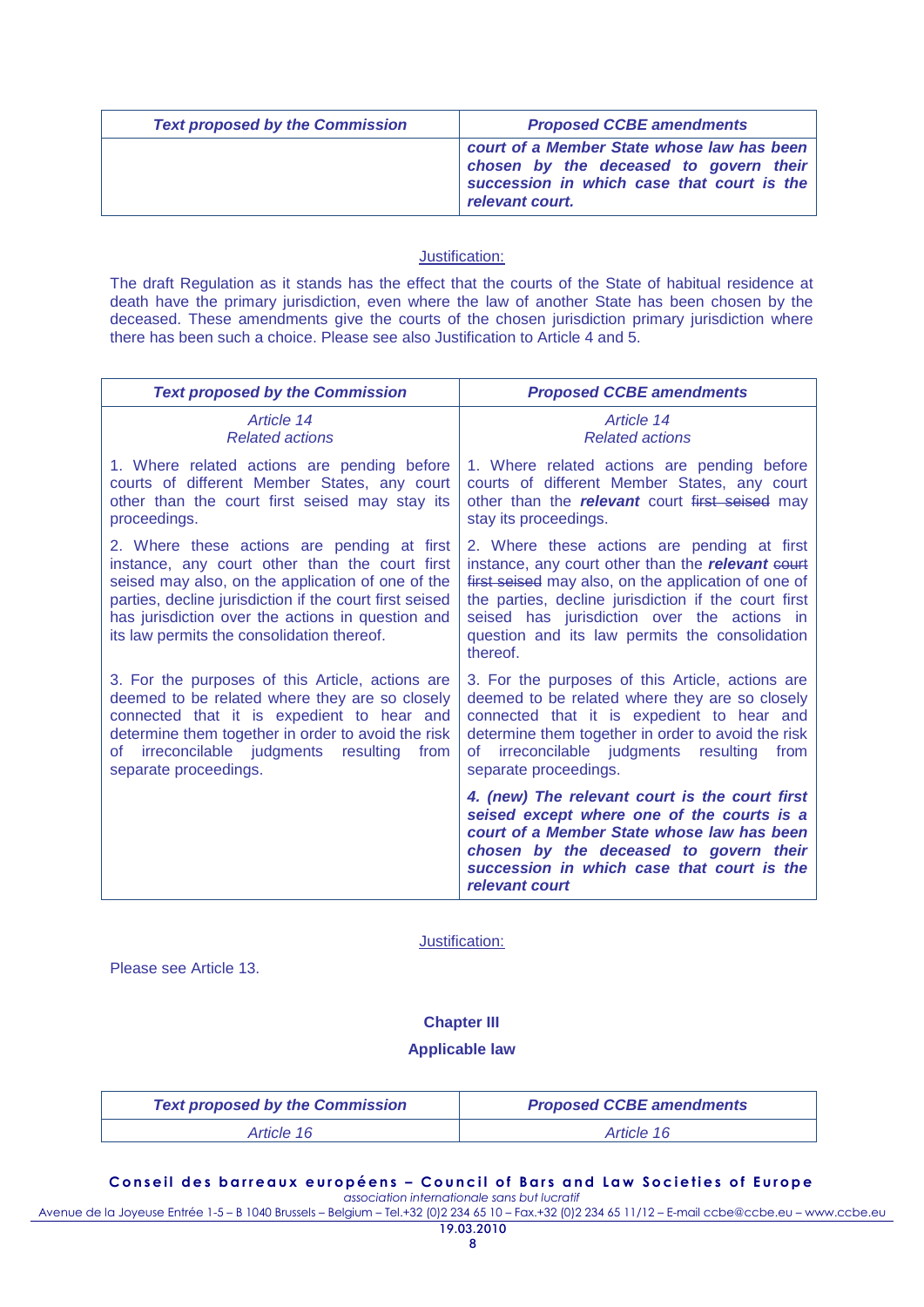| <b>Text proposed by the Commission</b>                                                                                                                                                                                  | <b>Proposed CCBE amendments</b>                                                                                                                                                                                                                                                                                                                                                                                                  |
|-------------------------------------------------------------------------------------------------------------------------------------------------------------------------------------------------------------------------|----------------------------------------------------------------------------------------------------------------------------------------------------------------------------------------------------------------------------------------------------------------------------------------------------------------------------------------------------------------------------------------------------------------------------------|
| General rule                                                                                                                                                                                                            | General rule                                                                                                                                                                                                                                                                                                                                                                                                                     |
| Unless otherwise provided for in this Regulation,<br>the law applicable to the succession as a whole<br>shall be that of the State in which the deceased<br>had their habitual residence at the time of their<br>death. | 1. Unless otherwise provided for in this<br>Regulation, the law applicable to the succession<br>as a whole shall be that of the State in which the<br>deceased had their habitual residence at the time<br>of their death for a minimum period of two<br>years. <sup>3</sup>                                                                                                                                                     |
|                                                                                                                                                                                                                         | 2. (new) Where the deceased before his/her<br>death has moved back to the country of<br>his/her nationality, the habitual residence<br>established there does not require a minimum<br>period.                                                                                                                                                                                                                                   |
|                                                                                                                                                                                                                         | 3. (new) Where the deceased's habitual<br>residence cannot be<br>established<br>and<br>applicable law cannot be determined on this<br>basis, the law applicable to the succession as<br>a whole shall be that of the State, whose<br>national the deceased was at the time of his<br>death. Where the deceased was a national of<br>two or more States the nationality with the<br>closest most recent connection shall prevail. |

It is of utmost importance that the connecting factor for jurisdiction and applicable law be identical. Thus the justification for the amendments proposed here is the same as the justification for the proposed amendments to Article 4, please see above.

| <b>Text proposed by the Commission</b>                                                                                                                       | <b>Proposed CCBE amendments</b>                                                                                                                                                                                                                                                                                                                                                    |
|--------------------------------------------------------------------------------------------------------------------------------------------------------------|------------------------------------------------------------------------------------------------------------------------------------------------------------------------------------------------------------------------------------------------------------------------------------------------------------------------------------------------------------------------------------|
| Article 17<br><b>Freedom of choice</b>                                                                                                                       | Article 17<br><b>Freedom of choice</b>                                                                                                                                                                                                                                                                                                                                             |
| 1. A person may choose as the law to govern the<br>succession as a whole the law of the State<br>whose nationality they possess.                             | 1. A person may choose as the law to govern the<br>succession as a whole the law of any State<br>whose nationality they possess at the time of<br>making the choice. Where a person is a<br>national of a State which has two or more<br>territorial units having their own rules of law<br>in respect of successions they may choose<br>the law of any of those territorial units |
| $\left( \ldots \right)$                                                                                                                                      | $\left( \ldots \right)$                                                                                                                                                                                                                                                                                                                                                            |
| 3. The existence and the validity in substantive<br>terms of the consent to this determination shall<br>be governed by the determined law.                   | 3. The existence and the validity in substantive<br>terms of the consent to this determination shall<br>be governed by the determined<br>law. $A$<br>determination of the applicable law shall be<br>valid if it is valid under any available law.                                                                                                                                 |
| 4. Modification or revocation by its author of such<br>a determination of applicable law must meet the<br>conditions for the modification or revocation of a | 4. Modification or revocation by its author of such<br>a determination of applicable law must meet the<br>conditions for the modification or revocation of a<br>disposition of property upon death valid under                                                                                                                                                                     |

 $\overline{a}$ **5** Please see the position of the Austrian delegation in footnote 1

#### **Conseil des barreaux européens - Council of Bars and Law Societies of Europe** *association internationale sans but lucratif*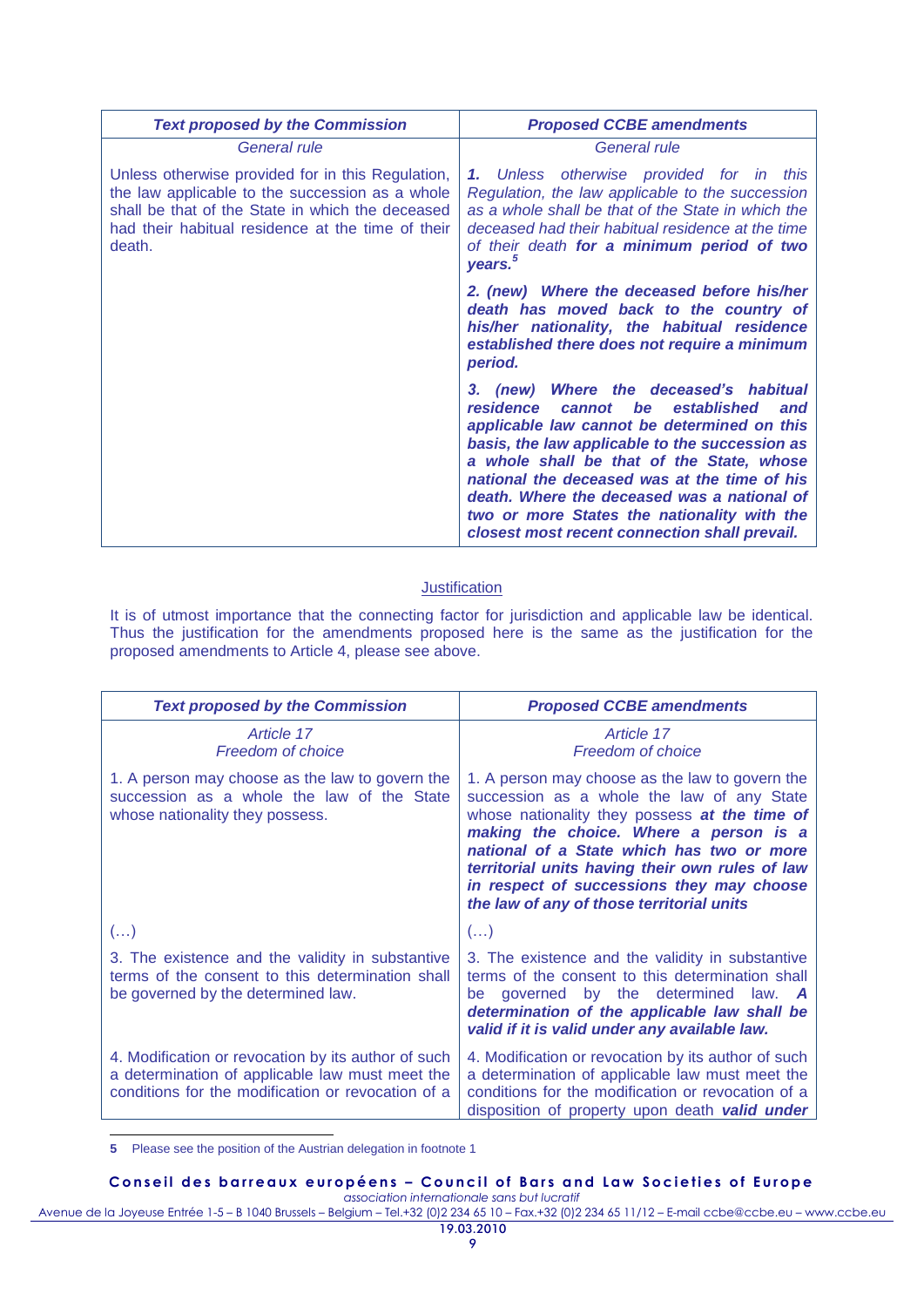| disposition of property upon death.<br>any available law.<br>An available law in relation to<br>any<br>determination by any person of the applicable<br>law or modification or revocation by any<br>person of such a determination is the law of<br>the State in which that person had their<br>habitual residence at the time of such<br>determination modification or revocation or<br>the law of any State or territorial unit which<br>could at that time have been chosen under | <b>Text proposed by the Commission</b> | <b>Proposed CCBE amendments</b>     |
|--------------------------------------------------------------------------------------------------------------------------------------------------------------------------------------------------------------------------------------------------------------------------------------------------------------------------------------------------------------------------------------------------------------------------------------------------------------------------------------|----------------------------------------|-------------------------------------|
|                                                                                                                                                                                                                                                                                                                                                                                                                                                                                      |                                        | this Article as the applicable law. |

(1) Article 17 does not make clear that the validity of a choice of law is to be judged as at the time when it is made, and these amendments are intended to make that clear. It is again important that the validity of such an act should be known at the time when it is done and cannot be affected by subsequent events.

(2) Article 17 does not make clear what happens where someone has more than one nationality or a state of which he is a national has more than one system within it. These amendments are intended to make clear that a person can choose any system of law comprised within any State of which he is national.

(3) Article 17 does not provide a satisfactory solution to the problem of by what law the validity of a choice of law is to be judged. Providing that it is to be judged by the chosen law goes round in circles. What is proposed here is that a choice of law or alteration of the choice of law is valid if at the time it is made of it is in accordance with the law of the person's place of habitual residence or the law of any place which that person could choose by virtue of his nationality.

| <b>Text proposed by the Commission</b>    | <b>Proposed CCBE amendments</b>                                                                                  |
|-------------------------------------------|------------------------------------------------------------------------------------------------------------------|
| Article 18<br>Agreements as to succession | Article 18<br>Agreements as to succession and joint wills                                                        |
|                                           | $\left(\ldots\right)$                                                                                            |
|                                           | 5. (new) The provisions of this article apply in<br>the same way to joint wills and to succession<br>agreements. |

## **Justification**

Joint wills are defined in Article 2, as are agreements with regard to succession. Joint wills are referred to in the explanatory memorandum 4.3 Article 18. Despite this, the text of the draft regulation fails to provide the necessary provisions on joint wills. This seems to have happened unintentionally by the drafters.

Joint wills should be regulated in the same way as agreements in the area of succession because in some jurisdictions joint wills can have the same effect as such agreements. Joint wills can confer rights to the future succession of one or more persons, thus restricting e.g. the freedom of the surviving spouse to dispose of property upon death in any form other than that agreed in the joint will. The deceased spouse in this case relies on the validity of the joint will and the impossibility to change it.

Where persons of different nationality draw up a joint will, the freedom of choice of applicable law as provided for in paragraph 3 needs to be respected in relation to joint wills in the same way as in

# **C o n s e i l d e s b a r r e a u x e u r o p é e n s – C o u n c i l o f B a r s a n d L a w S o c i e t i e s o f E u r o p e**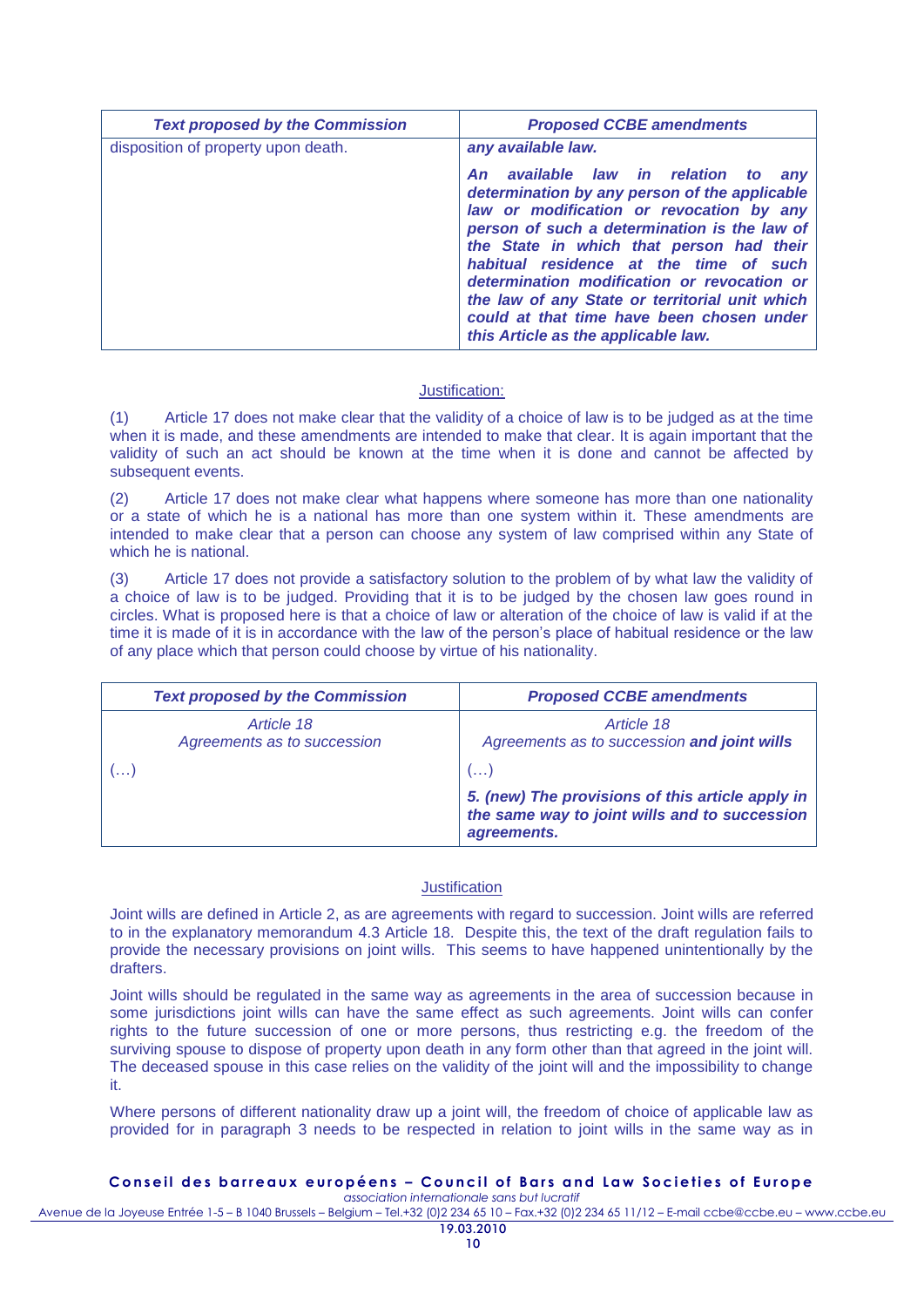connection with agreements on succession, in order to secure the validity of the joint will for both parties involved.

| <b>Text proposed by the Commission</b>              | <b>Proposed CCBE amendments</b>                     |
|-----------------------------------------------------|-----------------------------------------------------|
| Article 27                                          | Article 27                                          |
| <b>Public policy</b>                                | <b>Public policy</b>                                |
| 1. The application of a rule of the law determined  | 1. The application of a rule of the law determined  |
| by this Regulation may be refused only if such      | by this Regulation may be refused only if such      |
| application is incompatible with the public policy  | application is incompatible with the public policy  |
| of the forum.                                       | of the forum.                                       |
| In particular, the application of a rule of the law | In particular, the application of a rule of the law |
| determined by this Regulation may not be            | determined by this Regulation may not be            |
| considered to be contrary to the public policy of   | considered to be contrary to the public policy of   |
| the forum on the sole ground that its clauses       | the forum on the sole ground that its clauses       |
| regarding the reserved portion of an estate differ  | regarding the reserved portion of an estate differ  |
| from those in force in the forum.                   | from those in force in the forum                    |

### **Justification**

The CCBE is concerned that the purpose of the article it is too much focused on reserves and it is also not realistic to exclude public policy. There should be a mutual recognition of a reserve minimum.

## **Chapter V**

#### **Authentic instruments**

| <b>Text proposed by the Commission</b>                                                                                                                                                                                                                                                                                                                                              | <b>Proposed CCBE amendments</b>                                                                                                                                                                                                                                                                                                                                                                                                          |
|-------------------------------------------------------------------------------------------------------------------------------------------------------------------------------------------------------------------------------------------------------------------------------------------------------------------------------------------------------------------------------------|------------------------------------------------------------------------------------------------------------------------------------------------------------------------------------------------------------------------------------------------------------------------------------------------------------------------------------------------------------------------------------------------------------------------------------------|
| Article 34<br>Recognition of authentic instruments                                                                                                                                                                                                                                                                                                                                  | Article 34<br>Recognition of authentic instruments                                                                                                                                                                                                                                                                                                                                                                                       |
| Authentic instruments formally drawn up or<br>registered in a Member State shall be recognised<br>in the other Member States, except where the<br>validity of these instruments is contested in<br>accordance with the procedures provided for in<br>the home Member State and provided that such<br>recognition is not contrary to public policy in the<br>Member State addressed. | Authentic instruments and instruments with<br>comparable status and effect formally drawn<br>up or registered in a Member State shall be<br>recognised in the other Member States, except<br>where the validity of these instruments is<br>contested in accordance with the procedures<br>provided for in the home Member State and<br>provided that such recognition is not contrary to<br>public policy in the Member State addressed. |

## Justification:

Citizens rely on a legal act whether it is an authentic act under the civil law notarial system or whether it is an instrument with comparable legal effects (for example, a deed or a legal act). Citizens should not suffer in the cross-border reach of their legal actions because they have consulted a competent professional in their jurisdiction which might not be recognised by the legal system in another member state. We understand that in some countries, such as Austria, Hungary and Portugal, lawyers are entitled to prepare specific authentic acts. As an example, in Hungary lawyers are competent for the ratification of signatures for company registration and other purposes. In Nordic countries, where authentic acts do not exist, citizens would be excluded from the benefits of the future legislation. Nevertheless, in all Member States there are legally binding documents drawn up by legal professionals, and it is these which should fall within the scope of the proposal. In addition, mutual

#### **C o n s e i l d e s b a r r e a u x e u r o p é e n s – C o u n c i l o f B a r s a n d L a w S o c i e t i e s o f E u r o p e**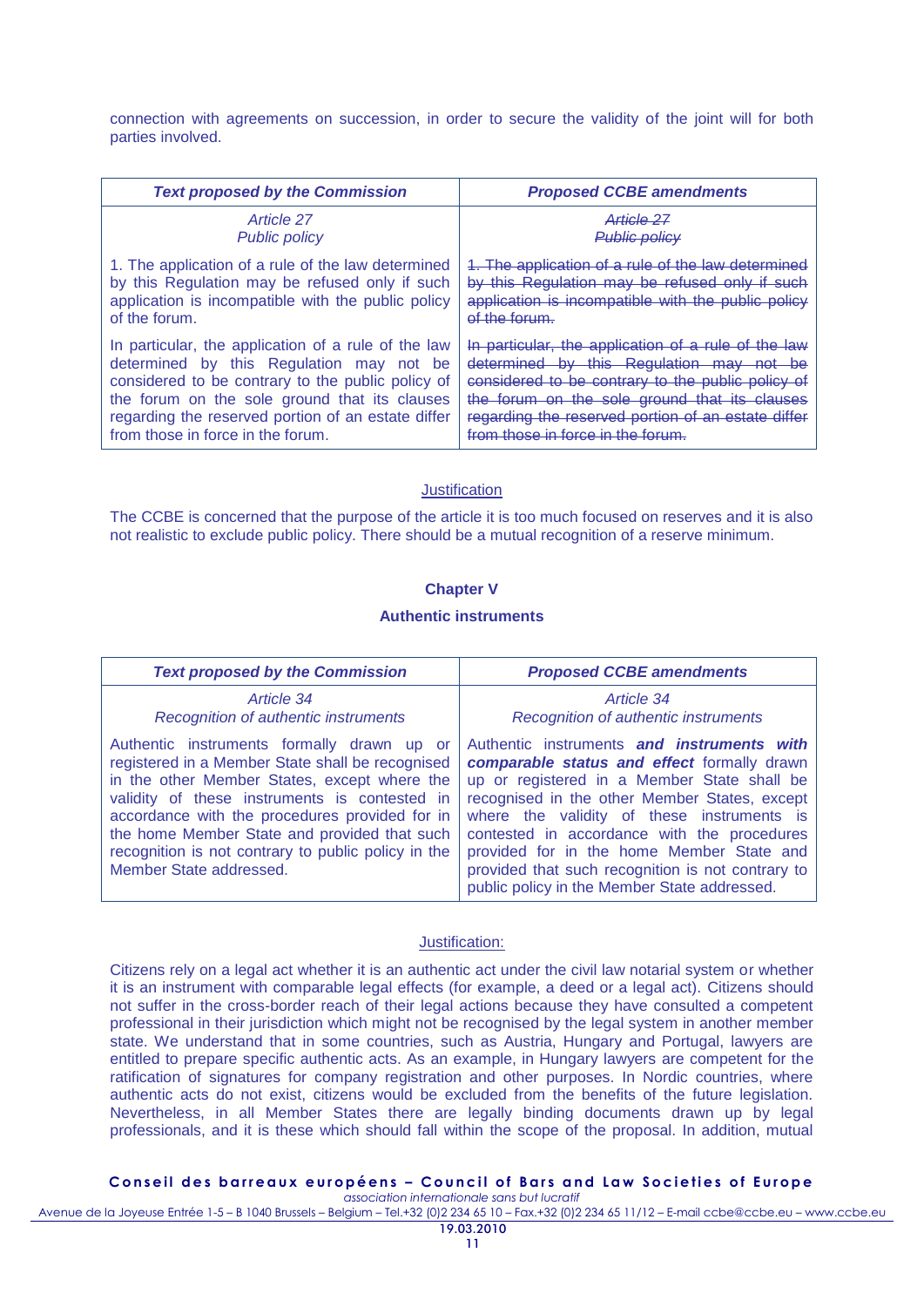recognition is an important principle of European legal culture. As set out in the Hague Programme, there should be respect for the different legal systems and traditions of the Member States. With the wording of Article 34 on authentic instruments as it stands today, only notarial acts are to be recognised as European authentic acts, ignoring analogous legal acts (deed, legal act by a lawyer or comparable act) which exist under national law. These principles have already been recognised in Article 46 of Regulation 2201/2003 (Brussels II bis). Article 46 states that "documents which have been formally drawn up or registered as authentic instruments and are enforceable in one Member State and also agreements between the parties that are enforceable in the Member State in which they were concluded shall be recognised and declared enforceable under the same conditions as judgements."

| <b>Text proposed by the Commission</b>                                                                                                                                                                                                                                                                                                                                                                                                                                                                                                                                                                                                                                                                                                                                         | <b>Proposed CCBE amendments</b>                                                                                                                                                                                                                                                                                                                                                                                                                                                                                                                                                                                                                                                                                                                                                                                                                                                         |
|--------------------------------------------------------------------------------------------------------------------------------------------------------------------------------------------------------------------------------------------------------------------------------------------------------------------------------------------------------------------------------------------------------------------------------------------------------------------------------------------------------------------------------------------------------------------------------------------------------------------------------------------------------------------------------------------------------------------------------------------------------------------------------|-----------------------------------------------------------------------------------------------------------------------------------------------------------------------------------------------------------------------------------------------------------------------------------------------------------------------------------------------------------------------------------------------------------------------------------------------------------------------------------------------------------------------------------------------------------------------------------------------------------------------------------------------------------------------------------------------------------------------------------------------------------------------------------------------------------------------------------------------------------------------------------------|
| Article 35<br>Enforceability of authentic instruments                                                                                                                                                                                                                                                                                                                                                                                                                                                                                                                                                                                                                                                                                                                          | Article 35<br>Enforceability of authentic instruments                                                                                                                                                                                                                                                                                                                                                                                                                                                                                                                                                                                                                                                                                                                                                                                                                                   |
| A document which has been formally drawn up or<br>registered as an authentic instrument and is<br>enforceable in one Member State shall be<br>declared enforceable in another Member State,<br>on application made in accordance with the<br>procedures provided for in Articles 38 to 57 of<br>Regulation (EC) No 44/2001. The court with<br>which an appeal is lodged in accordance with<br>Articles 43 and 44 of this Regulation shall refuse<br>or revoke a declaration of the enforceability if<br>enforceability only of the authentic instrument is<br>manifestly contrary to public policy in the Member<br>State addressed or if contestation of the validity<br>of the instrument is pending before a court of the<br>home Member State of the authentic instrument. | A document which has been formally drawn up or<br>registered as an authentic instrument or<br>instrument with comparable status and effect<br>and is enforceable in one Member State shall be<br>declared enforceable in another Member State,<br>on application made in accordance with the<br>procedures provided for in Articles 38 to 57 of<br>Regulation (EC) No 44/2001. The court with<br>which an appeal is lodged in accordance with<br>Articles 43 and 44 of this Regulation shall refuse<br>or revoke a declaration of the enforceability if<br>enforceability only of the authentic instrument or<br>instrument with comparable status and effect<br>is manifestly contrary to public policy in the<br>Member State addressed or if contestation of the<br>validity of the instrument is pending before a<br>court of the home Member State of the authentic<br>instrument. |

Justification:

Please see justification to Article 34

## **Chapter VII**

### **General and final provisions**

| <b>Text proposed by the Commission</b>                                                                  | <b>Proposed CCBE amendments</b>                                                                                                                                                                                                                                                                                                                                                        |
|---------------------------------------------------------------------------------------------------------|----------------------------------------------------------------------------------------------------------------------------------------------------------------------------------------------------------------------------------------------------------------------------------------------------------------------------------------------------------------------------------------|
| Article 50<br><b>Transitional provisions</b>                                                            | Article 50<br><b>Transitional provisions</b>                                                                                                                                                                                                                                                                                                                                           |
| 1. This Regulation shall apply to the successions<br>of persons deceased after its date of application. | 1. This Regulation shall apply to the successions<br>of persons deceased after its date of application,<br>but shall not apply to the succession of<br>persons deceased after its date of application<br>who have left an agreement about a<br>succession or a joint will drawn up together<br>person deceased before<br>with a<br>this<br>Regulation's date of application, where the |

**C o n s e i l d e s b a r r e a u x e u r o p é e n s – C o u n c i l o f B a r s a n d L a w S o c i e t i e s o f E u r o p e**